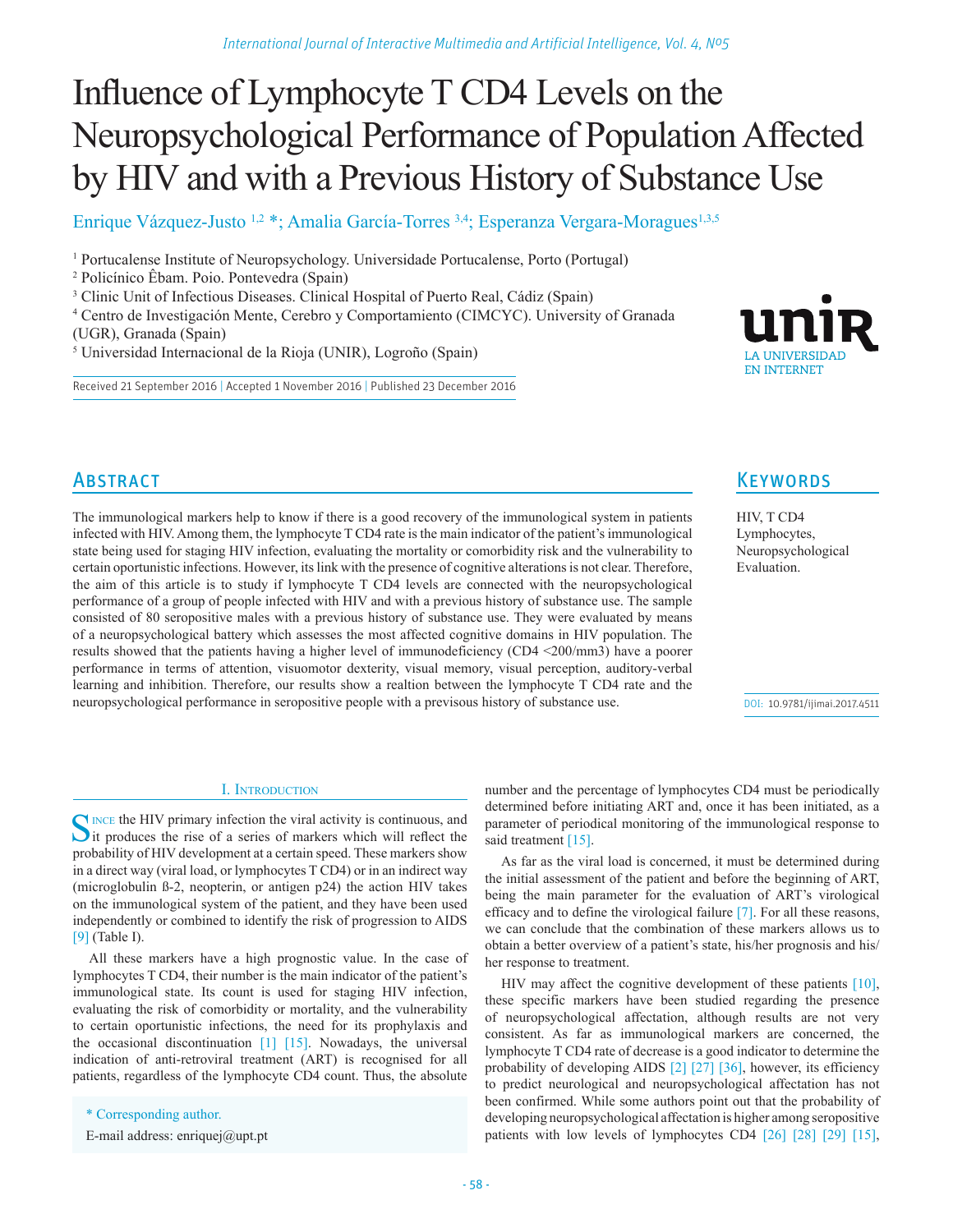others, on the contrary, claim that there is no connection between the rate of lymphocytes T CD4 and neuropsychological functioning [14] [19] [21] [34]. In the end, immunological markers of HIV infection, specifically lymphocyte T CD4 count, have been associated to the presence of neuropsychological affectation in seropositive patients, though there does not seem to be an agreement about this in literature, which suggests the need for continuing research in order to clarify this subject.

For all these reasons, the objective of this article is to study the connection between lymphocytes T CD4 levels and the neuropsychological performance of former seropositive drug addicts.

TABLE I Main Biological Markers of HIV Infection (Adapted from García Soriano & Miró,1999)

| <b>Immunological markers</b> |                                                                                                                                                                                                                                                                                                                                                   |  |  |
|------------------------------|---------------------------------------------------------------------------------------------------------------------------------------------------------------------------------------------------------------------------------------------------------------------------------------------------------------------------------------------------|--|--|
| Lymphocytes<br>TCD4          | It is considered a severe immunodepression when the<br>lymphocyte CD4 number, its percentage or the quotient<br>CD4/CD8 is lower than 200/mm3, 15% or 0,3 respectively.                                                                                                                                                                           |  |  |
| Microglobulin<br>$\beta$ -2: | It is present in all the nucleated cells, including lymphocytes<br>and macrofages. Its serum increase reflects the activation of<br>these cells. In homosexuals infected with HIV it has been<br>observed a progression of the infection when the plasmatic<br>levels are higher than $5$ g/ml. The results in drug addicts are<br>contradictory. |  |  |
| Neopterin:                   | It is produced by monocytes and macrofages stimulated with<br>interferon gamma produced by the activated lymphocytes<br>T. In HIV-infected homosexuals it has been observed a<br>progression of the infection with plasmatic levels higher<br>than 20 nmol/l. The results in drug addicts are variable.                                           |  |  |
| <b>Virological markers</b>   |                                                                                                                                                                                                                                                                                                                                                   |  |  |
| Antigen p24:                 | It is detected at the beginning (acute infecction) and at the<br>end (AIDS) of the infection. It is not detected when the<br>patient has lymphocytes T CD4 higher than 500/mm3. Its<br>apparition in an asymptomatic patient is a biological marker<br>of progression. It is seldom used at present.                                              |  |  |
| Viral load:                  | Measured through PCR (detection limit 200 copies/ml),<br>bDNA (detection limit 500 copies/ml) y NASBA (detection<br>limit 50 copies/ml) from plasma or serum. Viral load is the<br>best prognostic and treatment-monitoring indicator.                                                                                                            |  |  |

#### II. Methodology

#### *A. Subjects*

This study is part of another one done on a wider population [32]. In order to conduct this research we have used a sample which comprised 80 males with a previous history of substance use, who voluntarily took part in the study, giving their informed consent. All the subjects for this study are former drug addicts with HIV infection. They were recruited at the Montecelo Hospital in Pontevedra, Xeral Cíes Hospital in Vigo, Xeral de Galicia Hospital in Santiago de Compostela and Juan Canalejo Hospital in A Coruña.

For the selection of the sample the professionals in the reference centres were informed of the requirements which the subjects for our study had to meet, and once selected, they were called at the centre, where the researcher informed them of the characteristics of the research, asking for their cooperation, and offering them the presentation of a report with all the results of the evaluation once it was complete. The subjects interested in taking part gave their informed consent and were called for the evaluation at the same centre where they had been selected, although some of them preferred taking the tests at the Faculty of Psychology in Santiago de Compostela.

We excluded from the study those subjects who showed, or had shown, neurological or medical pathologies that could affect the central nervous system, including dementia associated with HIV; psychiatric disorders; history of head trauma requiring hospitalization due to neurological complications; and antisocial personality disorder according to DSM-IV criteria (American Psychiatric Association, 1995). Also, we excluded subjects with moving or sensory defects, except in the case of visual ones corrected with lenses. Finally, based on the report from the professionals at the drug addict assistance units and the self-report from the subjects itself, we excluded those patients currently using psychotropic substances (illegal, medicine or alcohol) different from methadone.

Regarding the socio-demographic characteristics of the sample, 94% of the subjects presented right-hand dominance and 6% left-handed. 60% had primary studies, and the remaining 40% secondary or higher studies. 33% had a low socioeconomic level, and 67% a medium level. In terms of work situation, 40% were working when the study took place, and 60% were unemployed or retired (see Table II).

|                     | SOCIO-DEMOGRAPHIC CHARACTERISTICS OF THE SAMPLE |     |           |
|---------------------|-------------------------------------------------|-----|-----------|
| $HIV+$<br>$N(\%)$   |                                                 |     |           |
|                     |                                                 |     |           |
|                     | 80 (100)                                        |     |           |
| $Age*$              |                                                 |     | 34(4.9)   |
| Hand                | Right                                           | 94% | 73 (91.2) |
| dominance           | Left                                            | 6%  | 7(8.8)    |
| Level of<br>studies | Primary                                         | 60% | 55 (68.7) |
|                     | Secondary or higher                             | 40% | 25(31.3)  |
| Job                 | Not working                                     | 60% | 57(71.2)  |
| situation           | Working                                         | 40% | 23(28.8)  |

Low  $33\%$   $35(43.8)$ Medium 67% 45 (56.3)

TABLE II.

\* Mean and standard deviation

**Economical level**

Regarding the clinical characteristics of the sample, 39% of seropositive subjects were not having any antiretroviral treatment, unlike the remaining 61%; in terms of viral load, in 44% of the cases it was undetectable, whereas in 56% it was detectable. As far as lymphocyte T CD4 level is concerned, 25% of seropositive subjects had a count higher than 500, in 29% it was 200-499, and in 46% it was under 200 (see Table 3).

TABLE III. Clinical Characteristics of the Sample

| $HIV+$<br>$N\left(\frac{9}{6}\right)80(100)$ |                            |                   |  |  |  |
|----------------------------------------------|----------------------------|-------------------|--|--|--|
| <b>Antiretroviral treatment</b>              | Yes<br>N <sub>0</sub>      | 61%<br>39%        |  |  |  |
| Viral load                                   | Detectable<br>Undetectable | 56%<br>44%        |  |  |  |
| <b>Lymphocyte T CD4</b>                      | >500<br>200-499<br>$<$ 200 | 25%<br>29%<br>46% |  |  |  |

## *B. Tools for Neuropsychological Assessment*

The tests included in the battery for neuropsychological exploration designed for this study were chosen because of their validity, and because they appeared to be sensitive to the neuropsychological deterioration in HIV-infected patients in other studies. We present below the list of tests used (Table 4) following the order of application, and clarifying the results collected with each test.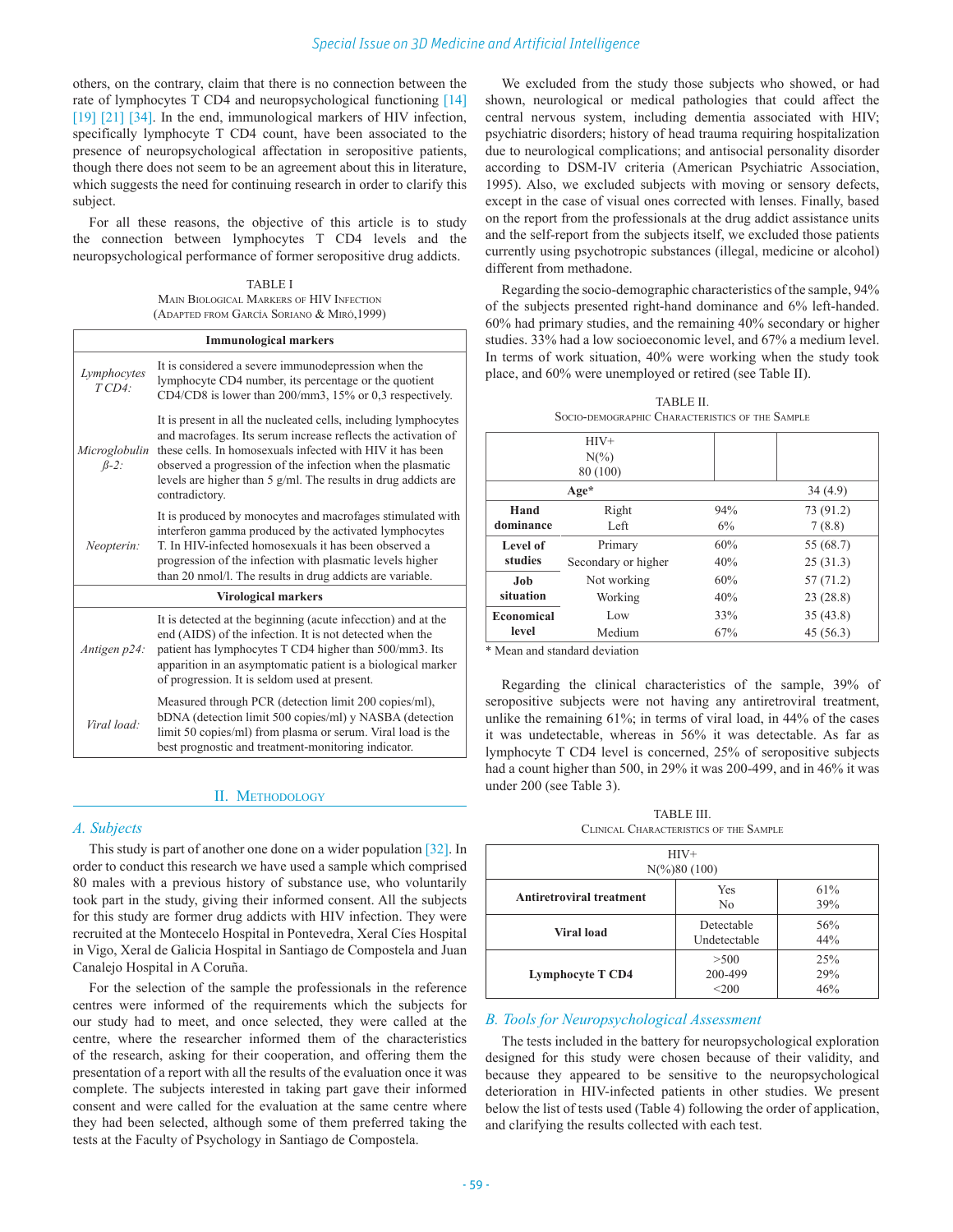## *International Journal of Interactive Multimedia and Artificial Intelligence, Vol. 4, Nº 5*

TABLE IV. Battery of Neuropsychological Exploration Used

| • WAIS IV: Comprehension,<br>Similarities, Digit Span,<br>Vocabulary, Digit Symbol, Block<br>Design and Object Assembly<br>• Rey Auditory Verbal Learning Test<br>• Visual Search and Attention Test<br>• Trail-Making Test (parts A and B)<br>• Verbal Fluency Test | • Benton's Visual Retention Test<br>• Boston Naming Test<br>• Stroop Test<br>• Purdue's Pedgeboard Test<br>• Rev-Osterrieth Complex Figure<br>• Finger-Tapping Test<br>• Wisconsin Card-Sorting Test |
|----------------------------------------------------------------------------------------------------------------------------------------------------------------------------------------------------------------------------------------------------------------------|------------------------------------------------------------------------------------------------------------------------------------------------------------------------------------------------------|
|----------------------------------------------------------------------------------------------------------------------------------------------------------------------------------------------------------------------------------------------------------------------|------------------------------------------------------------------------------------------------------------------------------------------------------------------------------------------------------|

- 1. *Wechsler Adult Intelligence Scale* [35]. We used the following subtests from the Wechsler Adult Intelligence Scale (*WAIS IV*): Comprehension, Similarities, Digit Span, Vocabulary, Digit Symbol, Block Design and Object Assembly.
- *Comprehension* Subtest. It assesses the degree of appreciation of past experience applied to everyday situations, and of internalization of culture, especially of moral or ethical values. It consists of twelve open-ended questions, 14 common sense and practical reasoning questions, and 3 proverb questions that the subject must explain.
- *Similarities* Subtest. It is a test for verbal formation of concepts, which assesses the ability to assimilate and classify similarities and differences between objects, facts or ideas. It requires comprehension and associative thinking skills. The subject is asked to explain what a series of word pairs presented to him/ her have in common.
- *Digit Span* Subtest. It consists of two parts: forward digit span, in which the subject must repeat some series of numbers in the same order, and backward digit span, in which the subject repeats other series of numbers in reverse order. It assesses immediate auditory memory (backward digit span), attention (forward digit span), and resistance to distraction.
- *Vocabulary* Subtest. The subject must tell the meaning of 40 words presented to him in order of increasing difficulty, which allows us to assess classification and conceptualization skills. The score obtained in this test was also used to calculate the cognitive reserve.
- *Digit Symbol* Subtest. It assesses the ability to learn an unfamiliar task, visuomotor skill, the degree of persistence when doing an unattractive task, and the information processing speed. It consists of a sheet which shows the subject some numbers, from 1 to 9, corresponding to a symbol, and a part where the numbers are, and in which the subject must draw the symbol corresponding to each number, as fast as possible in a limited time.
- *Block Design* Subtest. It assesses visuomotor integration, visuospatial organization, execution speed, and nonintellectual factors such as excessive care, impulsivity, and distraction. The task consists of having the subject perform a series of constructions according to a model using blocks and in a limited time.
- *Object Assembly* Subtest. It is a test for visuospatial organization speed and motor response, which assesses analysis skills and visual synthesis, visual and motor coordination. Sequential thinking also plays an important role in this test. The task consists of having the subject build figures from the pieces that he/she is given, in a limited time.
- 2. *Rey's Auditory Verbal Learning Test* [24]. It involves the reading, by the examiner, of a list of 15 words, which the subject must evoke immediately afterwards, in five different trials; and during a sixth evocation after an interference task

(reading of 15 more words). It allows us to obtain seven scores, corresponding to the number of words evoked during the first five trials, a total score resulting from the addition of those, as well as the difference between the fifth and the sixth trials. This test allows us to asses immediate memory, it provides us with a learning curve, reveals inclinations towards patterns of retroactive and proactive interference, and measures the memory capacity after an interference.

- 3. *Visual Search and Attention Test* [31]. It is a test of visual cancellation which allows us to obtain a measurement of visual search skills and sustained attention. It comprises 4 sheets in which the subject must recognise and point out a certain letter or symbol among a series of distracting stimuli. With this test we obtain a score corresponding to the number of hits of the last two sheets.
- 4. *Trail-Making Test* [22]. It assesses skills of visual search and visuoconceptual and visuomotor exploration. It also assesses attention, mental flexibility, perceptive-motor skill and information processing speed. It consists of two tasks with separated scores, the score being the time that the subject needs to complete each task:
- *Trails A* , consisting of 25 circles numbered from 1 to 25 that the subject must join correlatively with a pencil stroke.
- *Trails B* , in which the 25 circles contain numbers from 1 to 13 and letters from A to L, the subject must join alternatively numbers and letters.
- 5. *Verbal Fluency Test* [6]. Its main objective is to assess verbal fluency. It consists of having the subject tell us as many words as possible starting with the letters F, A and S in three trials of one minute each. We get a score resulting from the addition of the number of words which the subject names with each letter.
- 6. *Benton Visual Retention Test* (Form C, Administration A) [5]. It assesses visuoconstructive skills, visual memory and visual perception, as well as spatial organization and visuospatial memory. It involves the presentation of ten sheets with printed figures for ten seconds each, asking the subject to reproduce them immediately once the stimulus sheet has been removed. This test gives us two scores: the number of sheets correctly reproduced, which measures the general efficiency of the execution, and the number of mistakes made.
- 7. *Boston Naming Test* [16]. It is a broad-spectrum figure-naming test, consisting of 60 sheets in which an object is represented, which the subject must name spontaneously, or with the help of a semantic or phonetic key. The score we obtain corresponds to the total number of figures named correctly.
- 8. *Stroop Test* [11]. It measures verbal fluency, cognitive efficiency, and the ability to inhibit stimuli which trigger automatic responses and, therefore, the ability to adapt perception and accommodate to new demands inhibiting a usual response in favour of an unusual one (cognitive flexibility). It consists of three sheets that the subject must read:
- In the first sheet, he/she must read the words red, green and blue printed in black ink, and randomly arranged in columns.
- In the second one, he/she must name the colour of ink with which some symbols "xxx" are printed.
- Finally, in the third sheet, the words red, green and blue appear printed with ink of those same colours. The subject must say the colour of the ink regardless of the written word.

A score is obtained for each sheet, consisting of the number of elements read in 45 seconds. We also calculate an interference score based on the score obtained in each sheet.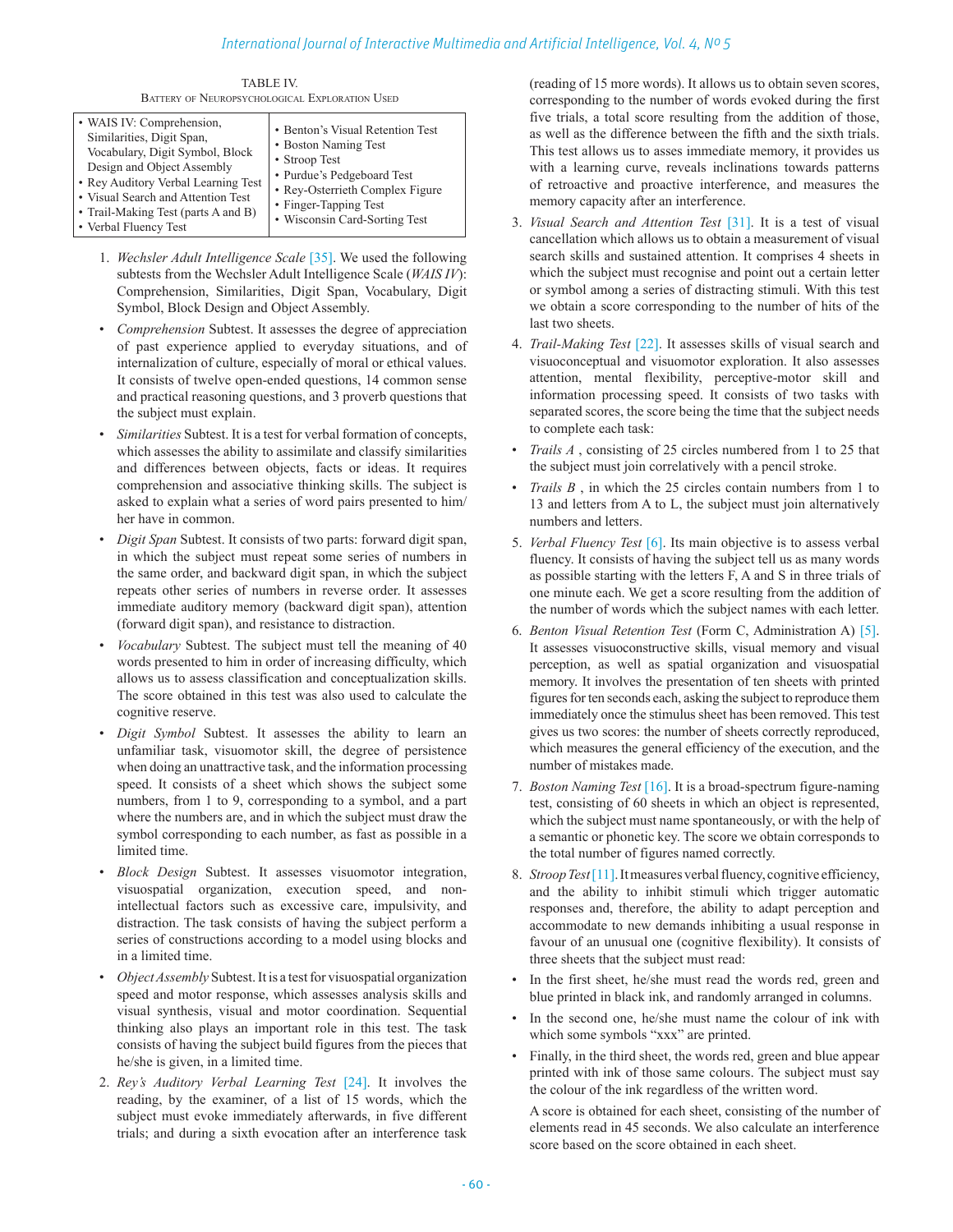- 9. *Purdue Pegboard Test* [30]. It assesses manual dexterity (speed and precision) in activities involving wide hand, finger and arm movements, and psychomotor coordination. The test consists of having the subject place a series of pegs in the holes set in rows on a board, first with his/her non-dominant hand, then with his/her dominant hand, and finally with both hands. We get three scores from the number of pegs placed during each part of the task and we also get a score resulting from the addition of the three parts.
- 10.*Rey-Osterrieth Complex Figure Test* [25]. It assesses constructive ability and visual memory, and it also allows us to assess cognitive processing ability, taking into account problem-solving strategies and organization and planning abilities. The test consists of having the subject copy a figure and after three minutes, without previous warning, reproduce it by heart. We get a score from the accuracy of the copy and another one from the reproduction by heart, also valuing the time spent in each one of them, as well as the strategy followed to copy the figure.
- 11.*Finger-Tapping Test* [23]. It assesses control, and psychomotor speed. It involves a board with a button connected to a counter, and the subject must tap with his/her index finger for 10 seconds. The final score is the average number of hits during 5 trials. A score is obtained for each hand.
- 12.*Wisconsin Card-Sorting Test* [13]. It allows us to obtain an assessment of abstract thinking. It is considered a measurement of executive functions and cognitive flexibility, as it requires some abilities to develop and maintain the strategy which is most appropriate to solve a problem while the stimulation conditions are changing. This measurement is considered to be sensitive to the frontal function. It consists of four stimulus cards and 128 response cards containing diversely-shaped figures (circles, crosses, triangles, stars), colours (green, blue, red, yellow), and a varied number of figures (one, two, three, four). The subject must match the response cards with the stimulus cards, deducing the criteria to do so correctly from the

information given by the examiner in each trial. With this test we get multiple performance scores connected to the different cognitive processes: number of categories completed, fails in maintaining the category (inability to maintain an appropriate strategy); percentage of perseverative responses (persistence in responding according to a wrong criterion); percentage of perseverative and non-perseverative mistakes; and percentage of responses at a conceptual level (conceptual efficiency).

#### *C. Procedure*

Once the subject had fulfilled the criteria for taking part in the study, after getting some good therapeutic adherence, and before performing the neuropsychological exploration, we collected, according to the information provided by the subject's self-report, information regarding the personal background and medical history of interest, as well as relevant information about their history of drug abuse. Then, if no reason was deduced from the information to exclude the subject from the study, we would initiate the neuropsychological exploration using the protocol described in the material section, following the instructions indicated by the corresponding application manuals. The characteristics of the tests application were constant for every subject, and they were performed individually, in two sessions with the examiner of approximately 45 minutes.

#### III. Results

#### *A. Lymphocytes T CD4*

In order to determine the level of immune compromise in the neuropsychological performance, we have divided the seropositive subjects in three groups, according to the lymphocyte T CD4 level  $(\geq 500, 499-200, \leq 200)$  following the classification of the Centre for Disease Control (1992). The results are shown in Table 5, which presents the means and deviations typical from the groups in each one of the neuropsychological measures, and points out the relevant differences that have been observed, doing "post hoc" multiple comparison tests. In graphic 1 it is represented the performance of each group during the



Fig. 1. Z scores from neuropsychological tests for seropositive drug addicts according to lymphocyte T CD4 level.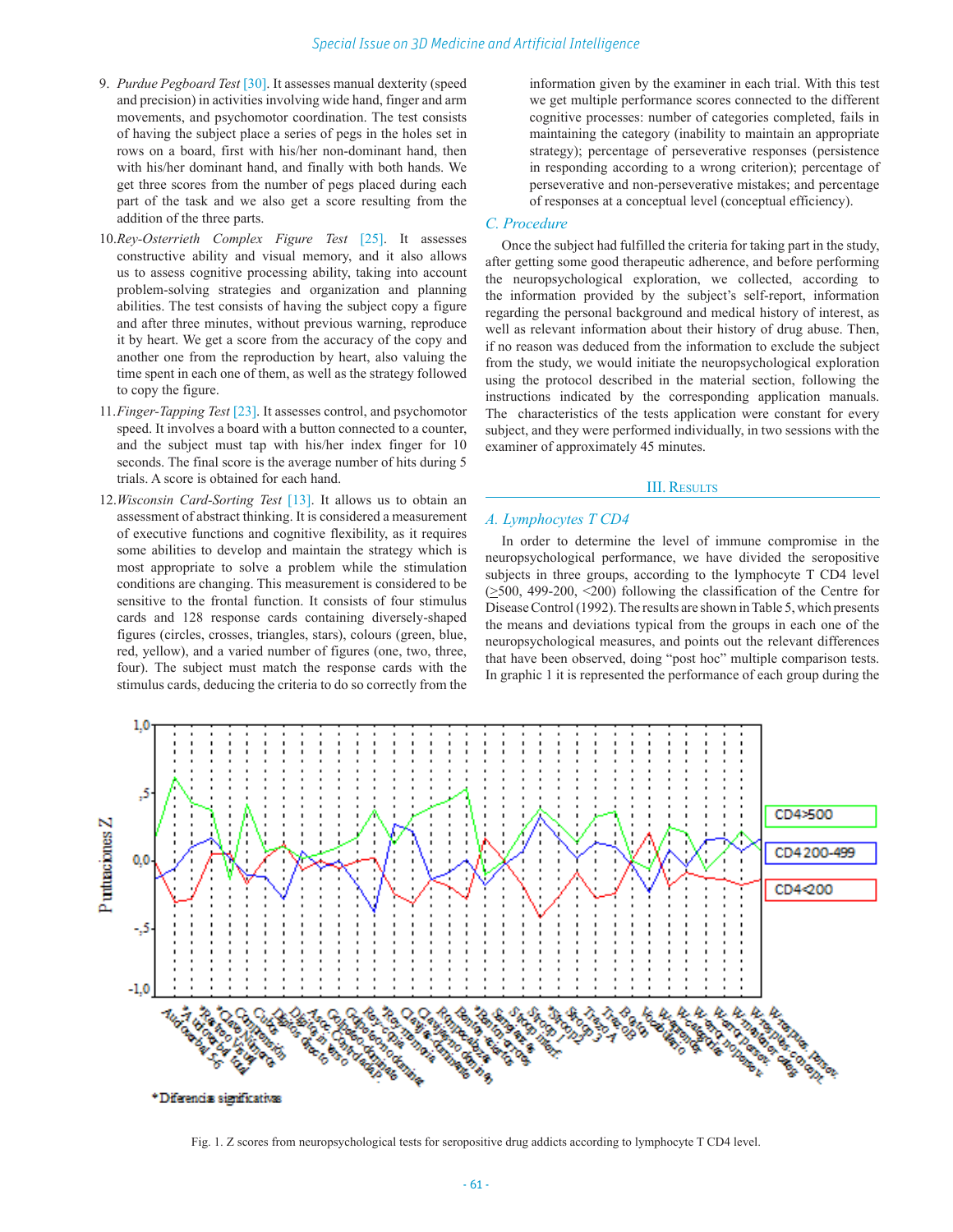different neuropsychological tasks, once the direct scores have been transformed into Z scores, and its direction has been corrected.

#### *B. Discussion*

The relation of lymphocyte T CD4 levels, used as immunological markers of the progression of HIV infection, have also been studied in connection with the presence of neuropsychological affectation, although the results are not consistent. While some studies point out that the lower the level of lymphocyte T CD4 in seropositive subjects, the greater the neuropsychological deterioration [26] [29] [28], others, on the contrary, show that cognitive functioning is not connected at all with this immunological marker  $[14] [19] [21] [34]$ .

As far as our research is concerned, we have noticed a selective effect of the level of immune compromise in some attention and memory tasks. Our findings show that seropositive subjects with higher immunodepression levels (CD4 <200/mm<sup>3</sup>) obtain a poorer performance than those whose lymphocyte T CD4 levels are within the range of normality, in the Auditory Verbal Learning Test, Visual Search and Attention Test, WAIS Digit Symbol, Benton Visual Retention Test, and Stroop Test, which leads us to suggest that only the subjects with a high degree of immune compromise are neuropsychologically vulnerable.

Taking into account our findings and the fact that the immunodepression level did not show its effect in verbal and denominational tasks, concept formation and reasoning, visuoconstructive skills, manual dexterity and motor speed, and frontal functions, we can suggest that the deterioration of the immunological system does not affect the neuropsychological performance in a general way, it does so in a selective way in attention and memory tasks.

These results are in accordance with those obtained in other studies with drug addict subjects during the different stages of infection [8] [28], as well as those obtained with homosexual subjects [4] [18]

| <b>TABLE V</b>                                                                |  |  |  |
|-------------------------------------------------------------------------------|--|--|--|
| SCORES OBTAINED BY SEROPOSITIVE FORMER DRUG ADDICTS IN THE NEUROPSYCHOLOGUCAL |  |  |  |
| TESTS ACCORDING TO LYMPHOCYTE T CD4 LEVELS [MEAN (STANDARD DEVIATION)]        |  |  |  |

|                                       | $HIV+$                        |                |                |             |
|---------------------------------------|-------------------------------|----------------|----------------|-------------|
|                                       | <b>Lymphocyte T CD4 level</b> |                |                |             |
|                                       | > 500                         | 499-200        | $200$          | $\mathbf F$ |
|                                       | $n = 20$                      | $n = 23$       | $n = 37$       |             |
| <b>WAIS Comprehension</b>             | 13.40(4.15)                   | 14.13(4.00)    | 14.19(4.05)    | .26         |
| <b>WAIS Similarities</b>              | 12.10(6.08)                   | 11.78(4.58)    | 13.49 (4.87)   | .94         |
| <b>WAIS Forward Digit Span</b>        | 6.00(1.12)                    | 5.78(1.28)     | 5.95(1.18)     | .20         |
| <b>WAIS Backward Digit Span</b>       | 4.25(1.07)                    | 3.83(1.23)     | 4.27(0.90)     | 1.43        |
| <b>WAIS Vocabulary</b>                | 42.30 (13.88)                 | 41.91 (13.24)  | 42.32 (12.00)  | .00         |
| <b>WAIS Digit Symbol a</b>            | 48.45 (14.55)                 | 45.52 (16.31)  | 38.34 (12.80)  | 3.77        |
| <b>WAIS Block Design</b>              | 34.55 (8.38)                  | 29.96 (9.78)   | 29.43 (7.90)   | 2.48        |
| <b>WAIS Object Assembly</b>           | 31.80(5.03)                   | 27.13 (10.54)  | 27.11 (8.53)   | 2.28        |
| <b>AVLT</b> , 5-6                     | 1.65(1.87)                    | 2.26(1.60)     | 1.97(2.07)     | .55         |
| AVLT, total a                         | 45.65(6.41)                   | 38.91 (8.07)   | 36.41 (10.08)  | 6.35        |
| VSAT a                                | 129.40 (25.92)                | 117.43 (39.55) | 102.86 (36.19) | 3.91        |
| <b>Trails A</b>                       | 43.20 (14.97)                 | 45.61 (25.51)  | 48.38 (23.03)  | .37         |
| <b>Trails B</b>                       | 89.60 (41.28)                 | 101.04 (59.89) | 128.65 (76.96) | 2.72        |
| <b>Verbal Fluency Test</b>            | 28.95 (10.60)                 | 29.43 (11.08)  | 28.03 (9.44)   | .14         |
| <b>BVRT, correct</b>                  | 7.25(1.62)                    | 6.13(2.40)     | 5.95 (1.90)    | 2.92        |
| <b>BVRT, errors a</b>                 | 4.05(2.95)                    | 6.17(4.10)     | 7.41 (4.17)    | 4.85        |
| <b>Boston Naming</b>                  | 54.63 (2.29)                  | 53.23 (5.47)   | 51.30 (6.25)   | 2.63        |
| Stroop 1                              | 99.40 (19.12)                 | 96.26 (22.44)  | 90.89 (17.33)  | 1.37        |
| Stroop 2 a, c                         | 68.75 (13.95)                 | 67.57 (16.44)  | 55.54 (14.83)  | 6.92        |
| Stroop 3                              | 39.35 (10.40)                 | 37.87 (14.61)  | 32.54 (11.78)  | 2.43        |
| <b>Stroop:</b> interference           | $-1.33(8.31)$                 | $-1.62(8.29)$  | $-1.28(7.28)$  | .01         |
| <b>Purdue dominant</b>                | 13.70(2.36)                   | 14.09(2.33)    | 12.78(2.72)    | 2.08        |
| Purdue nondominant                    | 13.30(2.20)                   | 13.09(1.76)    | 11.81(2.53)    | 3.76        |
| <b>ROCF: copy</b>                     | 31.30(2.25)                   | 29.89 (4.92)   | 30.55 (3.66)   | .73         |
| <b>ROCF: Delay b</b>                  | 17.25(4.74)                   | 12.96 (7.49)   | 15.22(4.83)    | 3.17        |
| <b>Finger Tapping: dominant</b>       | 42.81 (8.85)                  | 41.60(10.65)   | 42.24 (12.73)  | .06         |
| <b>Finger Tapping: nondominant</b>    | 38.89 (7.95)                  | 37.87 (8.87)   | 37.31 (10.47)  | .17         |
| <b>WCST Categories</b>                | 4.15(1.90)                    | 3.83(2.08)     | 3.22(2.11)     | 1.50        |
| <b>WCST Learning</b>                  | $-6.39(12.36)$                | $-8.00(10.45)$ | $-3.66(7.54)$  | 1.05        |
| <b>WCST % Perseveratice errors</b>    | 20.39 (14.25)                 | 19.16 (10.88)  | 22.94 (14.41)  | .61         |
| <b>WCST % Nonperseverative errors</b> | 14.67(8.40)                   | 17.58 (13.67)  | 18.13 (10.98)  | .64         |
| <b>WCST Maintain set</b>              | 0.90(1.17)                    | 0.78(0.95)     | 1.17(1.50)     | .69         |
| <b>WCST Conceptual response</b>       | 54.06 (23.15)                 | 50.29 (23.32)  | 44.68 (22.40)  | 1.17        |
| <b>WCST Perseverative response</b>    | 23.49 (18.50)                 | 21.81 (13.58)  | 27.22 (19.19)  | .73         |

a) Differences between  $CD4 > 500$  y  $CD4 < 200$  (p  $< .05$ )

b) Differences between CD4 > 500 y CD4 499-200 (p < .05)

c) Differences between CD4 499-200 y CD4 < 200 ( $p < .05$ )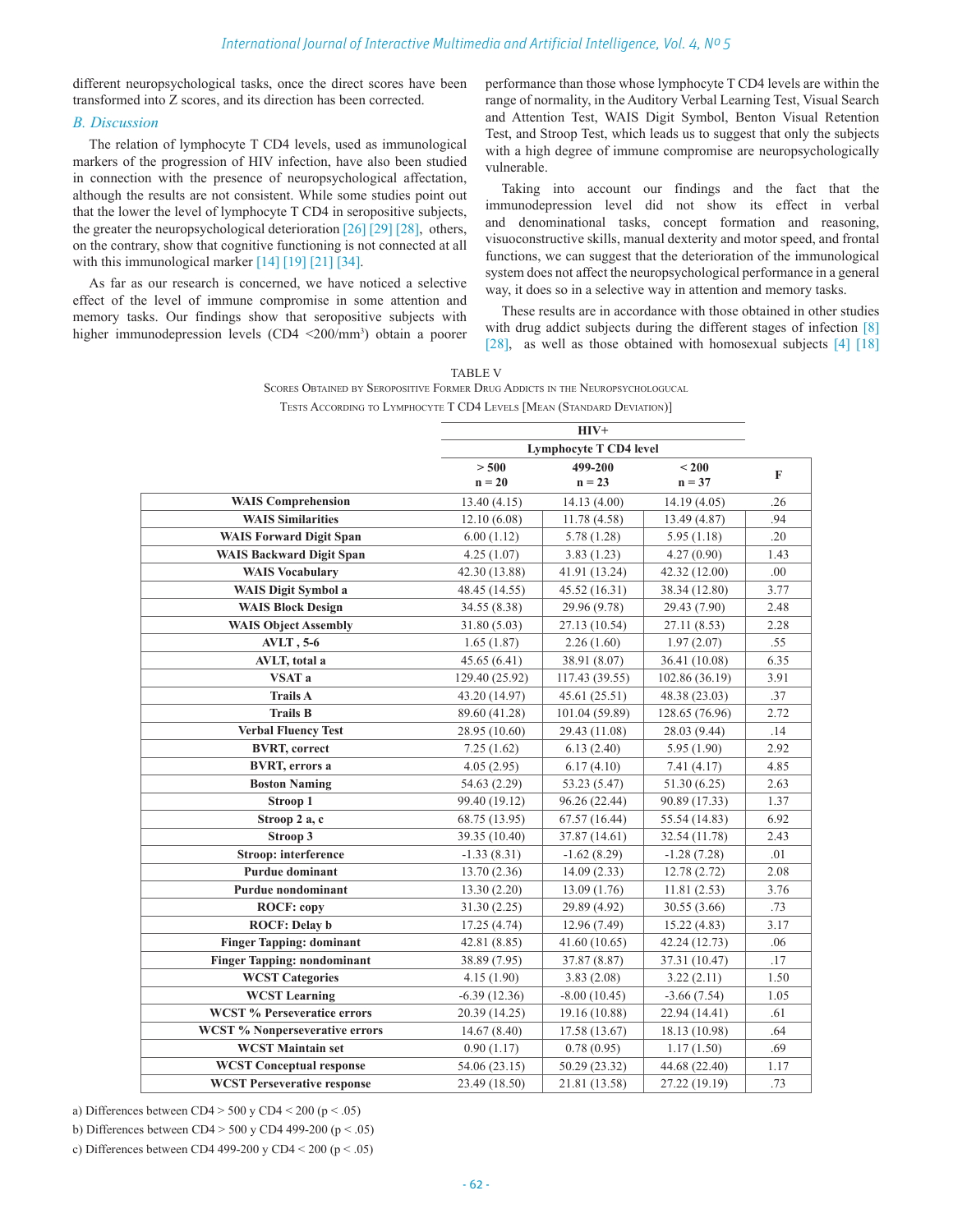[29], which describe problems of attention, verbal fluency and manual dexterity.

However, in some of the studies carried out with seropositive homosexuals, both asymptomatic and symptomatic, no connection between immune deterioration and neuropsychological performance has been described [3] [19] [21] [34], and Heaton and collaborators do not describe it either (1995) [14] with seropositive heterosexual subjects during different stages of the infection, despite having used the same neuropsychological tasks as we did.

Our hypothesis is that the differences between the results obtained in these studies and ours can be due not only to the fact of using different risk groups, but also to the classification used to determine immunodepression levels. In this regard, some authors use as an immunodepression criterion values under 400 or 500 lymphocytes T CD4/mm3 [21], whereas we have grouped together the subjects according to the current classification of HIV infection (CDC, 1992) which provides three differencial levels of immunodepression. That is why when using levels of immune compromise with broader ranges the possibility of finding differences in the neuropsychological performance are reduced. On the other hand, we also must consider that some studies argue that lymphocytes T CD4 are the best immunological marker of neuropsychological deterioration in seropositive drug addicts [36], while in homosexuals the best predictor seems to be microglobulin  $\beta$ -2 [17]

On balance, our results support a direct relation between the lymphocyte T CD4 rate and the neuropsychological performance in seropositive people with a previous history of substance use in attention and memory tasks, whereas we do not observe this relation in the rest of skills assessed, which allows us to confirm that the processes of attention and memory decline with the deterioration of the immune system. Therefore, we consider that the deterioration of the immune system can be regarded as a risk factor for neuropsychological manifestations in seropositive former drug addicts during the different stages of the infection. These results provide necessary advances in this field, and studies in this way will have to be conitnued in order to keep working towards the progress of knowledge in the affectation of the lymphocyte T CD4 rate on HIV+ patients.

#### **REFERENCES**

- [1] D. Asboe, C. Aitken , M. Boffito , C. Booth, P. Cane, A. Fakoya, et al. (2012). British HIV Association guidelines for the routine investigation and monitoring of adult HIV-1-infected individuals. *HIV Medicine. Volume 13, Issue 1, January, Pages 1-44.*
- [2] A. Balagopal, D.M. Asmuth, W.T. Yang, T.B. Campbell, N. Gupte, N. and L. Smeaton (2015). Pre-cART Elevation of CRP and CD4+ T-Cell Immune Activation Associated With HIV Clinical Progression in a Multinational Case-Cohort Study. *Journal of Acquired Immune Deficiency Syndromes, Volume 70, Issue 2, October, Pages 166-71.*
- [3] M. R. Basso and R.A. Bornstein (2000). Effects of inmunosuppression and disease severity upon neuropsychological function in HIV infection. *Journal of Clinical and Experimental Neuropsychology, Volume 22, Issue 1, February, Pages 104-114.*
- [4] J. T. Becker, L. Kingsley, J. Mullen, B. Cohen, E. Martin, E.N. Miller, A. Ragin, N. Sacktor, O.A. Selnes, B.R. Visscher; Multicenter AIDS Cohort Study (2009). Vascular risk factors, HIV serostatus, and cognitive dysfunction in gay and bisexual men. *Neurology, Volume 73, Issue 16, October, Pages1292-1299.*
- [5] A.L. Benton (1981). Test de retención visual de Benton. Madrid: TEA.
- [6] A.L. Benton and K.S. Hamsher (1978). Multiligual Aphasia Examination. Iowa City: University of Iowa.
- [7] Documento de consenso de Gesida/Plan Nacional sobre SIDA respecto al tratamiento antirretroviral en adultos infectados por VIH (2016). Recuperado de : http://www.gesida-seimc.org/guias\_clinicas.php?mn\_ MP=406&mn\_MS=407
- [8] R. Farinpour, E. Martin, M. Seindenberg, D. Pitrak, K. Pursell, K.

Mullane, R. Novak, and M. Harrow (2000). Verbal working memory in HIV-seropositive drug users. *Journal of International Neuropsychological Society, Volume 6, Issue 5, July, Pages 548-555.*

- [9] F. García, A. Soriano and J. Miró (1999). Marcadores serológicos e inmunológicos de la infección por VIH. En V. Soriano and J. González-Lahoz (Eds.), Manual del SIDA, pages 640-653. Madrid: IDEPSA.
- [10] A. García-Torres, E. Vergara-Moragues, A. Piñón-Blanco A y M. Pérez-García (2015). HIV-related neuropsychological impairment in patients with previous substance use: A preliminary study. *Revista Latinoamericana de Psicología, Volum 47, Issue 3, July, Pages 213-221.*
- [11] C. J.Golden (1994). Test de colores y palabras Stroop. Madrid: TEA.
- [12] Grupo, de, expertos, Gesida, y, Secretaría, del, Plan, Nacional, sobre, Sida. (2014). Documento de consenso sobre el manejo clínico de los trastornos neurocognitivos asociados a la infección por el virus de la inmunodeficiencia humana (enero 2013). *Enfermedades Infecciosas y Microbiología Clínica, Volume 32, Pages 37-47.*
- [13] R. K.Heaton, G.J. Chelune, J. L. Talley, G. Kay, G and C. Curtis (1993). Wisconsin Card Sorting Test Manual: Revised and expanded. USA: Psychological Assesment Resources.
- [14] R. Heaton, I. Grant, N. Butters, D. White, D. Kirson, D, J. Atkinson, J. McCutchan, M. Taylor, M. Kelly, R. Ellis, T. Wolsof, R. Velin, T. Marcotte, J. Hesselink, T.Jernigan, J. Chandler, M. Wallace, Y. Abrason and The HNRC Group. (1995). The HNRC 500-neuropsychology of HIV infection at different disease stages. *Journal of the International Neuropsychological Society,Volume 1,Issue 3, May, Pages 231-251.*
- [15] Insight Start Study Group, J. Lundgren , A. Babiker, F.Gordin , S. Emery, B. Grund et al.(2015). Initiation of antiretroviral therapy in early asymptomatic HIV infection. *The New England Journal of Medicine, Volume 373, Issue 9, August, Pages 795-807.*
- [16] E. Kaplan, H. Goodglass and S. Weintraub. (1986). Test de Vocabulario de Boston. Madrid: Panamericana.
- [17] A. Lifson, N. Hessol and G. Rutherford (1992). Progression and clinical outcome of infection due to human immunodeficiency virus. *Clinical Infectious Disease, Volume 14, issue 4,April, Pages 966-972.*
- [18] K. Marder, X. Liu, Y. Stern, R. Malouf, G. Dooneief, K. Bell, G. Todak, G. Joseph, S. Sorrell, W. El-sadr, J. Willians, A. Ehrhardt, Z. Stein and J. Gorman (1995). Risk of human immunodeficiency virus type 1-related neurologic disease in a cohort of intravenous drug users. *Archives of Neurology, Volume 52, Issue 12, December, Pages 1174-1182.*
- [19] E. Miller, O. Selnes, J. McArthur, P. Satz, J. Becker, B. Cohen, K. Sheridan, A. Machado, W. Van Gorp and B. Visscher (1990). Neuropsychological performance in HIV-1 infected homosexual men: The Multicenter AIDS Cohort Study (MACS). *Neurology, Volume 40, Issue 2, February, Pages 197-203.*
- [20] A.Olson, A. Walker, A. Suthar, C. Sabin, H. Bucher, I. Jarrin, S. Moreno, S. Perez-Hoyos, K. Porter and D. Ford (in press). Limiting Cumulative HIV Viremia Copy Years by Early Treatment Reduces Risk of AIDS and Death. *Journal of acquired immune deficiency syndromes.*
- [21] R. Podraza, C. Bornstein, M. Whitacre, R. Para, R. Fass, R. Rice and H. Nasrallah (1994). Neuropsychological performance and CD4 levels in HIV-1 asymptomatic infection. *Journal of Clinical and Experimental Neuropsychology, Volume 6, Issue 5, October, 777-783.*
- [22] R. Reitan (1992). Trail Making Test: Manual for administration and scoring. Tucson: Reitan Neuropsychology Laboratory.
- [23] R. Reitan (1979). Finger Tapping Test. Arizona: Reitan Neuropsychology Laboratory.
- [24] [24] A.Rey (1964). L´examen Clinique en Psychologie. París: Presses Universitaries.
- [25] A. Rey (1987). Test de copia de una figura compleja. Madrid: TEA.
- [26] R. Schrier, S. Hong, M. Crescini, R. Ellis, J. Pérez-Santiago, C. Spina, S. Letendre. HNRP Group (2015). Cerebrospinal fluid (CSF) CD8+ T-cells that express interferon-gamma contribute to HIV associated neurocognitive disorders (HAND). *Plos One, Volume 10, Issue 2, Frebruary, doi: 10.1371/ journal.pone.0116526.*
- [27] A. Schwartländer, B. Bek, H. Skarabis, J. Koch, J. Burkowitz and M. Koch, For The Multicentre Cohort Study Group. (1993). Improvement of the predictive value of CD4+ lymphocite count by  $\beta_2$ -microglobulin, immunoglobulin A and erythrocyte sedimentation rate. *AIDS, Volume 7, Issue 6, June, Pages 813-821.*
- [28] R. Stern, S. Silva, N. Chaisson and D. Evans (1996). Influence of cognitive